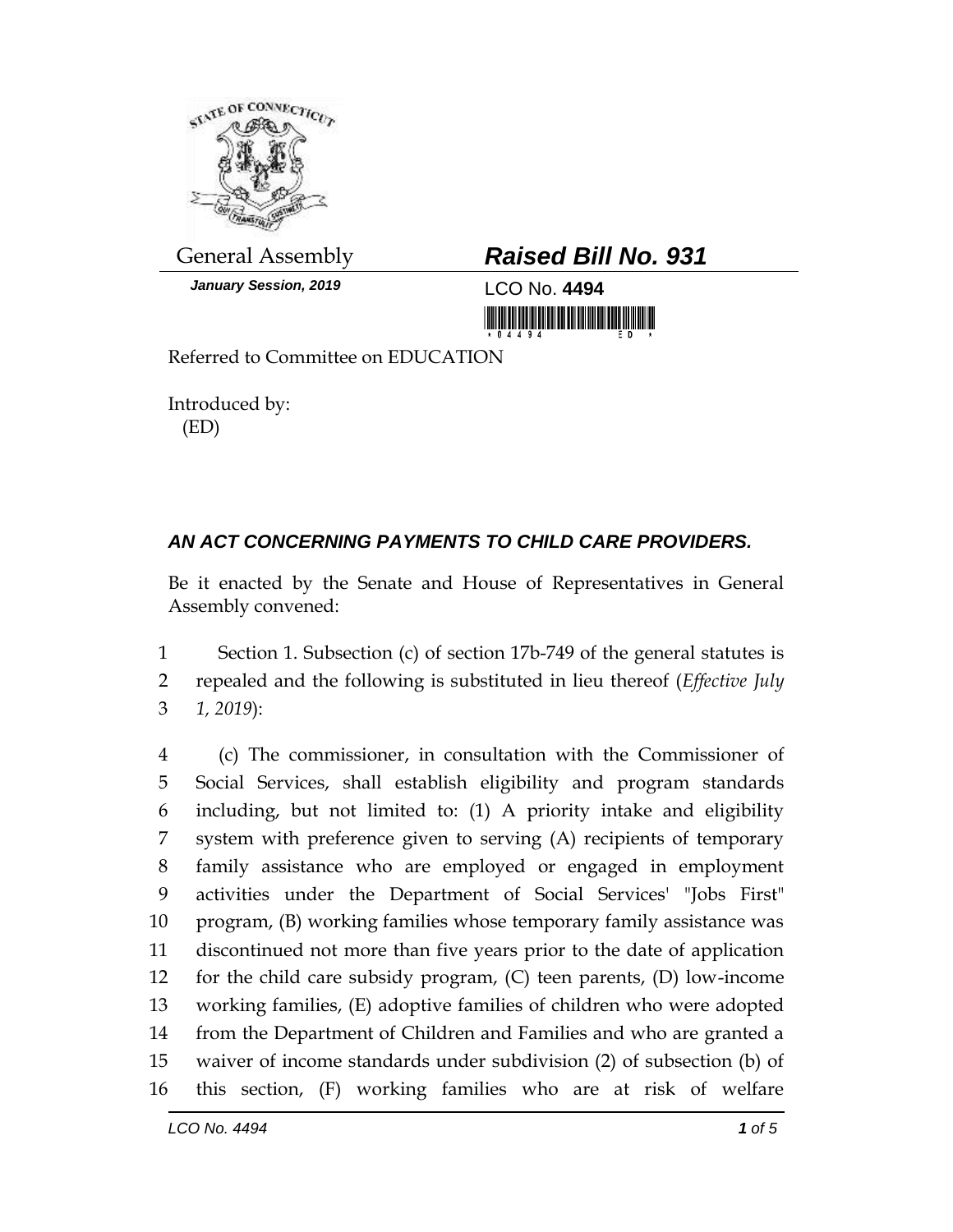dependency, and (G) any household with a child or children participating in the Early Head Start-Child Care Partnership federal grant program for a period of up to twelve months based on Early Head Start eligibility criteria; (2) health and safety standards for child care providers not required to be licensed; (3) a reimbursement system for child care services which account for differences in the age of the child, number of children in the family, the geographic region and type of care provided by licensed and unlicensed caregivers, the cost and type of services provided by licensed and unlicensed caregivers, successful completion of fifteen hours of annual in-service training or credentialing of child care directors and administrators, and program accreditation; (4) supplemental payment for special needs of the child and extended nontraditional hours; (5) an annual rate review process 30 for providers which assures that reimbursement rates are  $(A)$  maintained at levels which permit equal access to a variety of child care settings, and (B) at least equal to the seventy-fifth percentile of the market cost of child care, as determined by a market study conducted 34 by the Office of Early Childhood within the previous two years; (6) a sliding reimbursement scale for participating families; (7) an administrative appeals process; (8) an administrative hearing process to adjudicate cases of alleged fraud and abuse and to impose sanctions and recover overpayments; (9) an extended period of program and payment eligibility when a parent who is receiving a child care subsidy experiences a temporary interruption in employment or other approved activity; and (10) a waiting list for the child care subsidy program that (A) allows the commissioner to exercise discretion in prioritizing within and between existing priority groups, including, but not limited to, children described in 45 CFR 98.46, as amended from time to time, and households with an infant or toddler, and (B) reflects the priority and eligibility system set forth in subdivision (1) of this subsection, which is reviewed periodically, with the inclusion of this information in the annual report required to be issued annually by the office to the Governor and the General Assembly in accordance with section 17b-733. Such action will include, but not be limited to, family income, age of child, region of state and length of time on such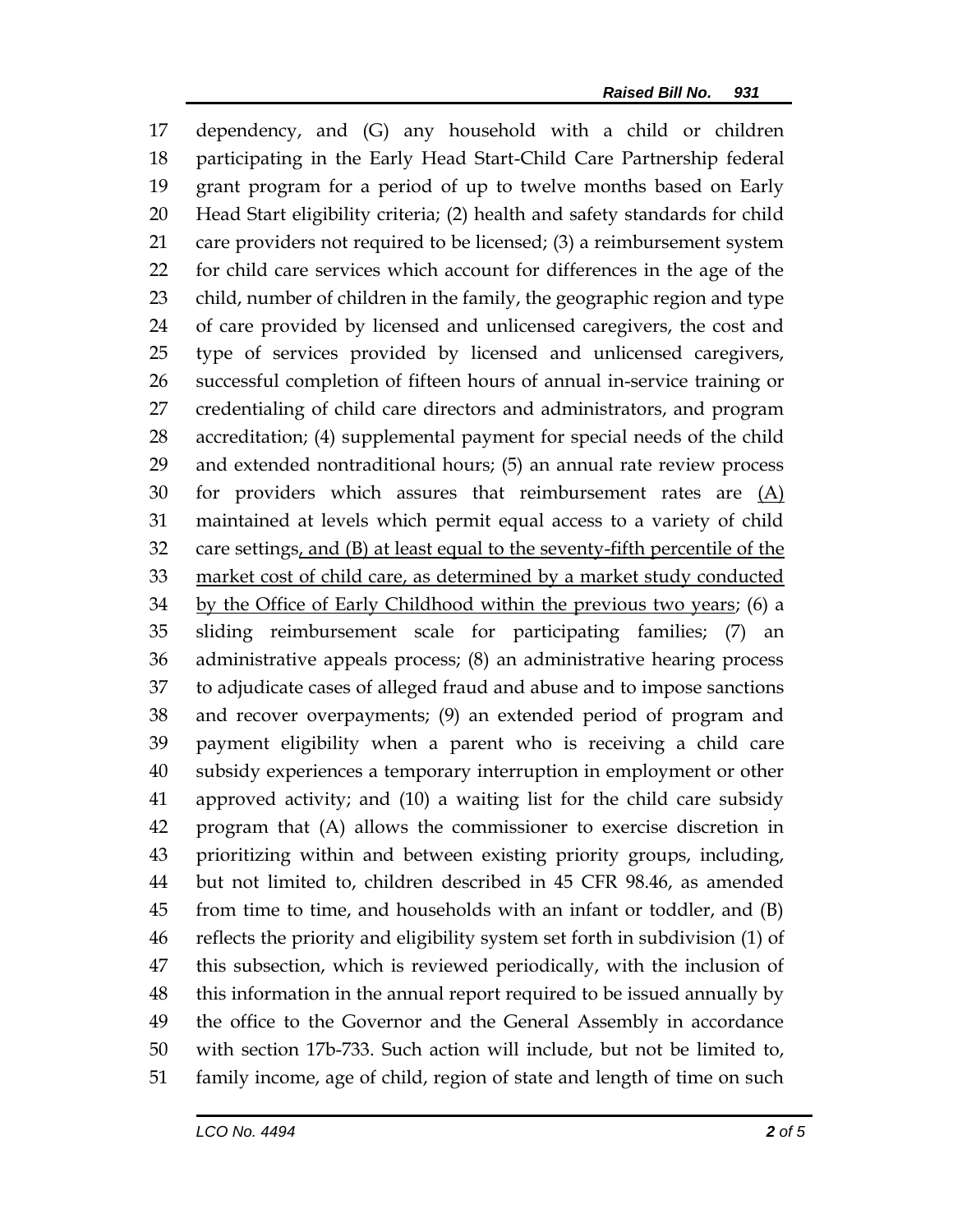waiting list.

 Sec. 2. Subsection (b) of section 8-210 of the general statutes is repealed and the following is substituted in lieu thereof (*Effective July 1, 2019*):

 (b) The state, acting by and in the discretion of the Commissioner of Early Childhood, may enter into a contract with a municipality, a human resource development agency or a nonprofit corporation for state financial assistance in developing and operating child care centers for children disadvantaged by reasons of economic, social or environmental conditions, provided no such financial assistance shall be available for the operating costs of any such child care center unless it has been licensed by the Commissioner of Early Childhood pursuant to section 19a-80. Such financial assistance shall be available for a program of a municipality, of a human resource development agency or of a nonprofit corporation which may provide for personnel, equipment, supplies, activities, program materials and renovation and remodeling of the physical facilities of such child care centers. Such contract shall provide for state financial assistance, within available appropriations, in the form of a state grant-in-aid (1) for a portion of the cost of such program, as determined by the Commissioner of Early Childhood, if not federally assisted, (2) equal to one-half of the amount by which the net cost of such program, as approved by the Commissioner of Early Childhood, exceeds the federal grant-in-aid thereof, or (3) in an amount **[**up to**]** not less than the per child cost as described in subdivision (1) of subsection (b) of section 10-16q, for each child in such program. **[**that is three or four years of age and each child that is five years of age who is not eligible to enroll in school, pursuant to section 10-15c, while maintaining services to children under three years of age under this section.**]** For the fiscal year ending June 30, 2020, and each fiscal year thereafter, any amount of state financial assistance received pursuant to a contract entered into under this 83 subsection over the amount received for the fiscal year ending June 30, 84 2019, shall be used exclusively to increase the salaries of early childhood educators employed at the child care center. The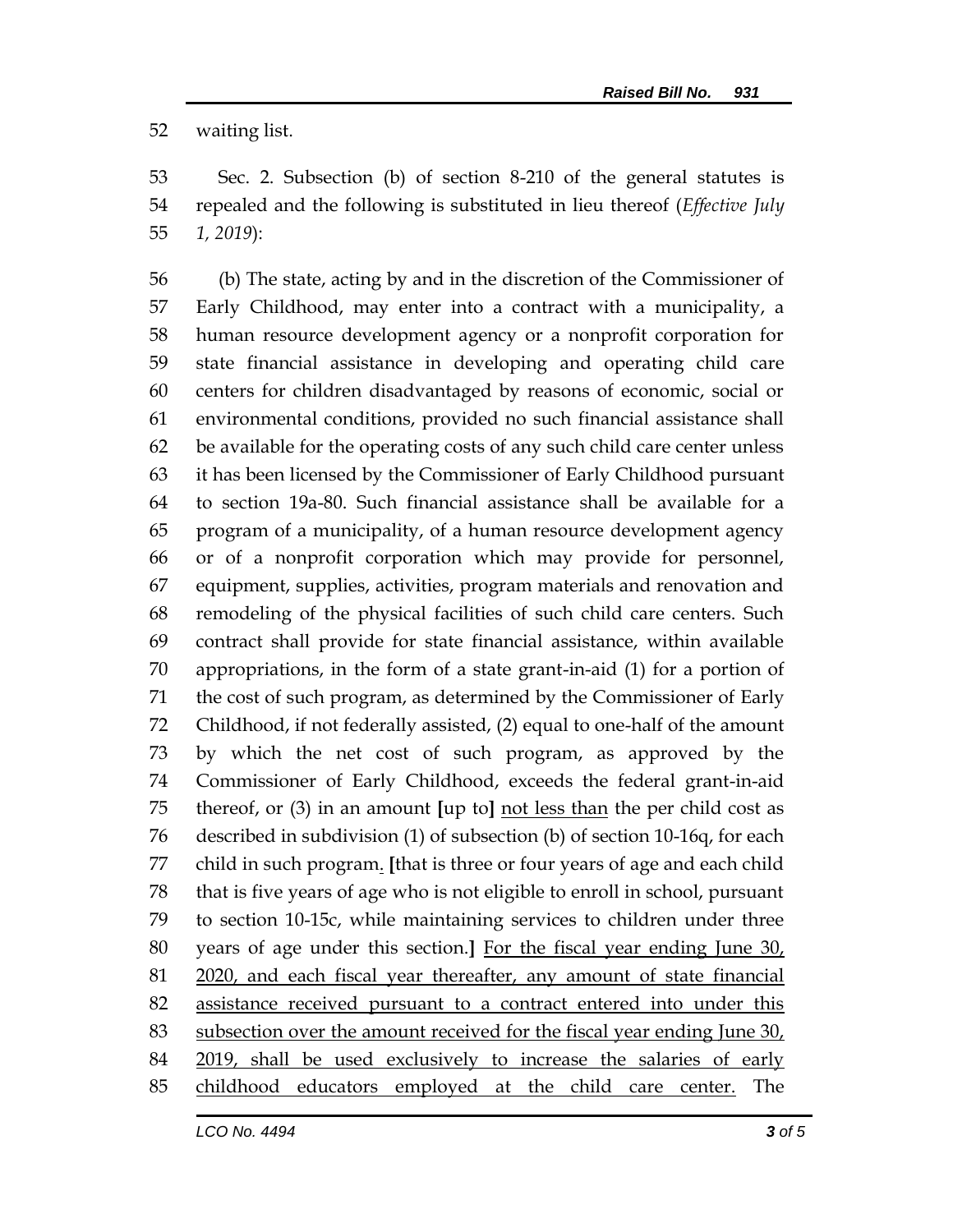Commissioner of Early Childhood may authorize child care centers receiving financial assistance under this subsection to apply a program surplus to the next program year. The Commissioner of Early Childhood shall consult with directors of child care centers in establishing fees for the operation of such centers.

 Sec. 3. Section 10-16p of the general statutes is amended by adding subsection (l) as follows (*Effective July 1, 2019*):

 (NEW) (l) For the fiscal year ending June 30, 2020, and each fiscal year thereafter, any school readiness program that (1) is licensed by the Office of Early Childhood pursuant to chapter 368a, (2) provides full- day and year-round child care and education programs for children, and (3) receives funds pursuant to this section or section 10-16u, shall use all such funds over the amount so received for the fiscal year ending June 30, 2019, exclusively to increase the salaries of those individuals with direct responsibility for teaching or caring for children in a classroom at such school readiness program.

 Sec. 4. Subdivision (1) of subsection (b) of section 10-16q of the general statutes is repealed and the following is substituted in lieu thereof (*Effective July 1, 2019*):

 (b) (1) For the fiscal **[**years**]** year ending June 30, 2015, **[**to June 30, 2019, inclusive,**]** and each fiscal year thereafter, the per child cost of the Office of Early Childhood school readiness program offered by a school readiness provider shall not exceed **[**eight**]** nine thousand nine hundred twenty-seven dollars. **[**For the fiscal year ending June 30, 2020, and each fiscal year thereafter, the commissioner may establish, within available appropriations, new rates for the school readiness program, provided such new rates are established to improve program quality and access. The commissioner may revise the rates for the school readiness program during a fiscal year if the commissioner determines that such revised rates are necessary to improve quality of, increase access to or fill spaces in school readiness programs.**]**